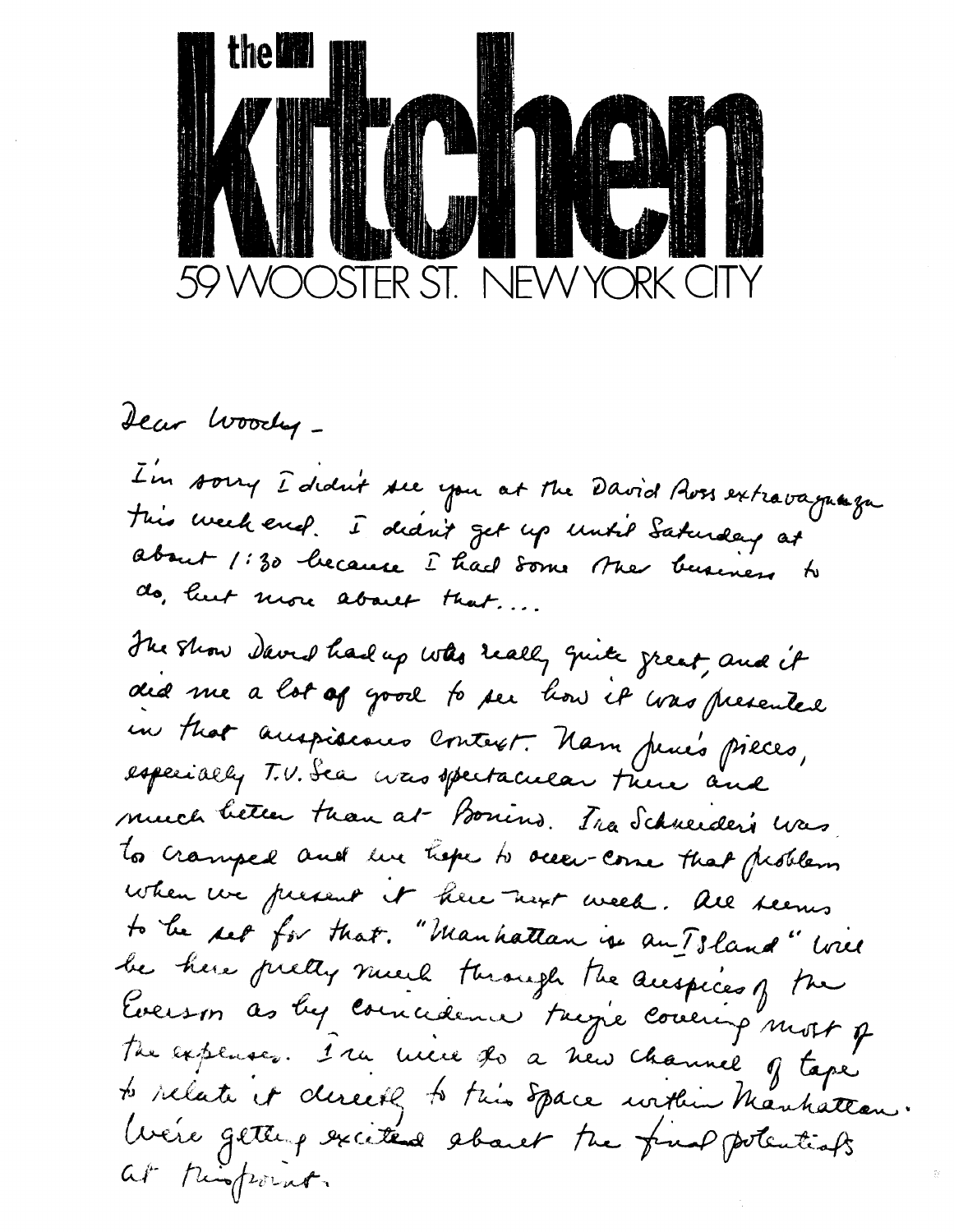The Peter Campus Show in May user be a major eindertaking for us. Peter is quite a person and personalet, to deal with. Were not settled on the lected to be shown, but hoping for "hegative Crissing" as well as "Shudow Projection" which is without doubt the central focuse. I have ruised Julian Factory to pay mount of the explose, and that in class seems a major trimph. But we'll see how it all comes together. I'm glad you had a Chance to meet Carlota in Apracuse at Melverson. I have much respect for ten capabilitier Their a very different ferson from Itaidhan and works transitively in the more diciplened environment that, I hope prevails. She is very clear as to her desires, luit respects the needs of everyone<br>around the. I hope you were the to pick this up from them. She did mention, housever, a comment from your in regard to the proportimate amount of time devoted to video and music, and that you trad. critical observations. Lydia has also mentioned this and there have been other falks, who have heaten of the feeling. "Let me say this about that, Exementer that there were betteredy has peuformance occurred and to music occurred année until the major videofrance serent of the lage Presentation on Dec 7-8; and That, Though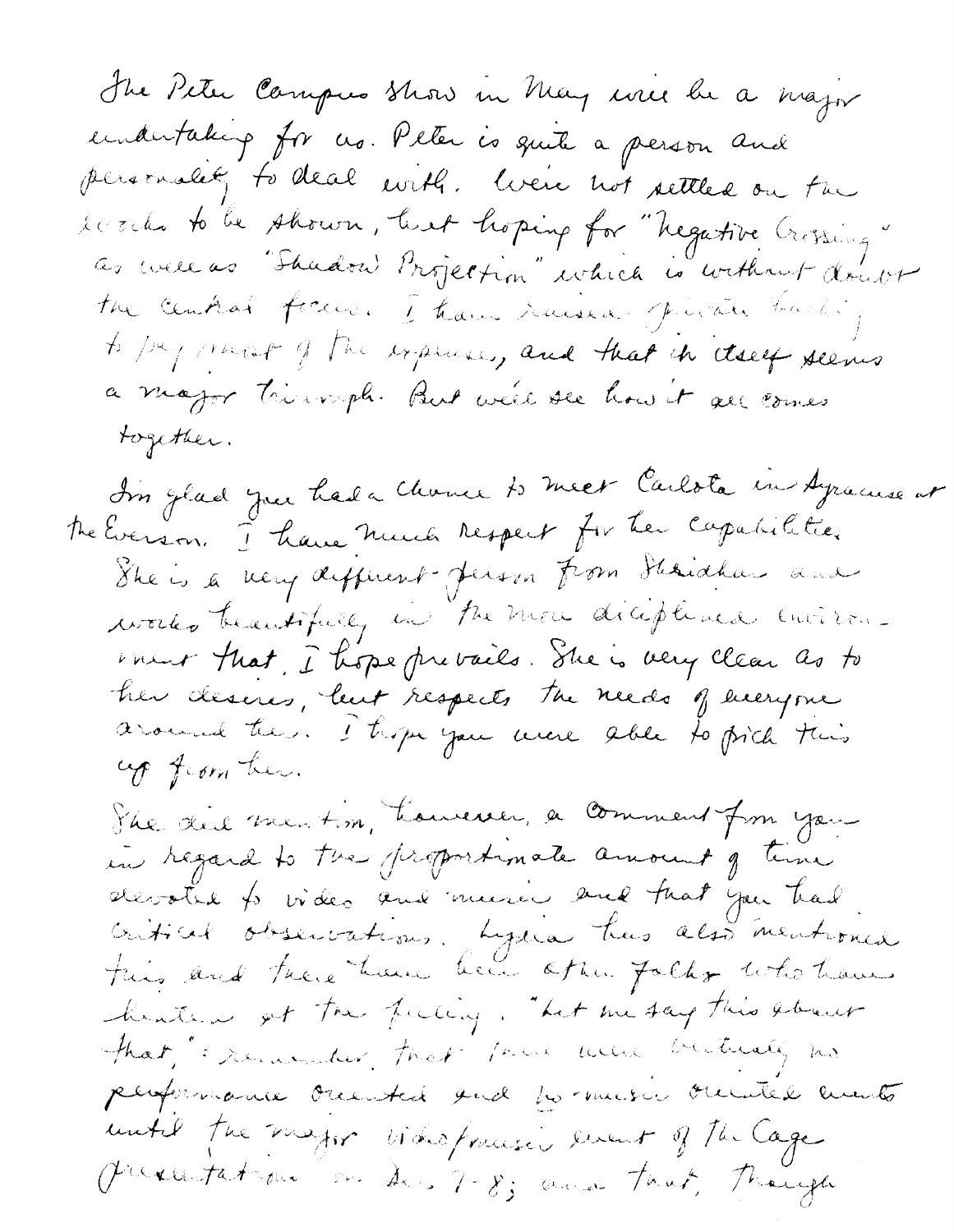## the **um** AM I 59 WOOSTER ST. NEW YORK CITY

you don't have such advance wife ! the music Jeogram Ends ley May 30, Though video continues Turangh June 30, when we take a much needed waration. Even so, during the major months of January, February, March, Cjuif aul, os Erementer, Theory, the furgest in of video to music elements is 60% to 402 (actually may be 58-42%). This includes Teme for set ups and Sun tissuppo which we have Judicially attempted to schedule as a leguire. ment for any juescuting artist. The feeling about the service-here the beau phenomenal and the schedeled tet up time, or am complete attention to it, has layely here the reason. There has been a major reassetment of the nature of the Ketchen as an institution involved

en tu medeum grides-that has tagely in The area of vides performance, sornething I find very enteresting &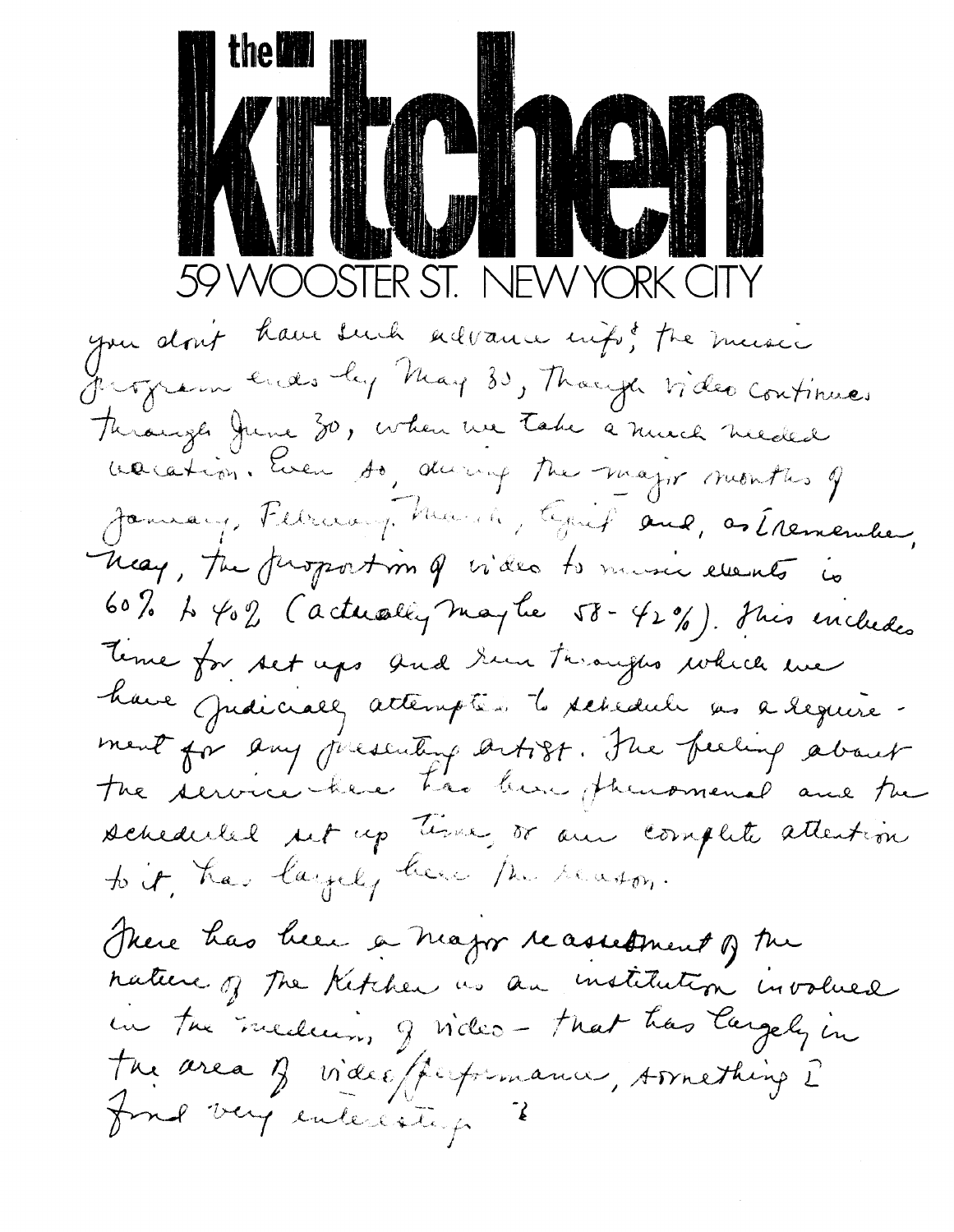The been a tough year, fielding the hassels of a necessary hew gace, and our commitments to it - resulting en souton proceding in Juneske as Jan read this which I am fighting with everything I there took ( live all knew it want come to this, same munere, yet, the only thing that would stave the anathin bluesmens de We've learn showing about of tope privately-drytime. Samong for Undividual and filends, Citre, and writers and the like. I don't like to feel deposition, but I gain that is the result. The grave gusta, of it lines down to that, is entained in line with the amount my nature, here gees: 36, Lon Fairm/1V  $57.6$  %  $V$ Sean Prof. Alter  $21.99.1$ 5,000 auto Fact And Carried  $1.6\%$  V Too well pointed tides  $\begin{array}{cc} 51.5 & 9.77 \\ -9 & 9.77 \end{array}$ Glove Wear Cycle Lage 1,000 presete funding for Robo, Whitman perf. (V)(Filed)  $4.5 - 26$  $750 -$ Orton Furt for Ensemble perf.  $1.9/0 M$  $6/50$ Jale receipts **临%川 73%V**  $407.600$  to date.  $71.92$  2V Jg 2M

I 72 % V+29 2NF 100 % - 1 funding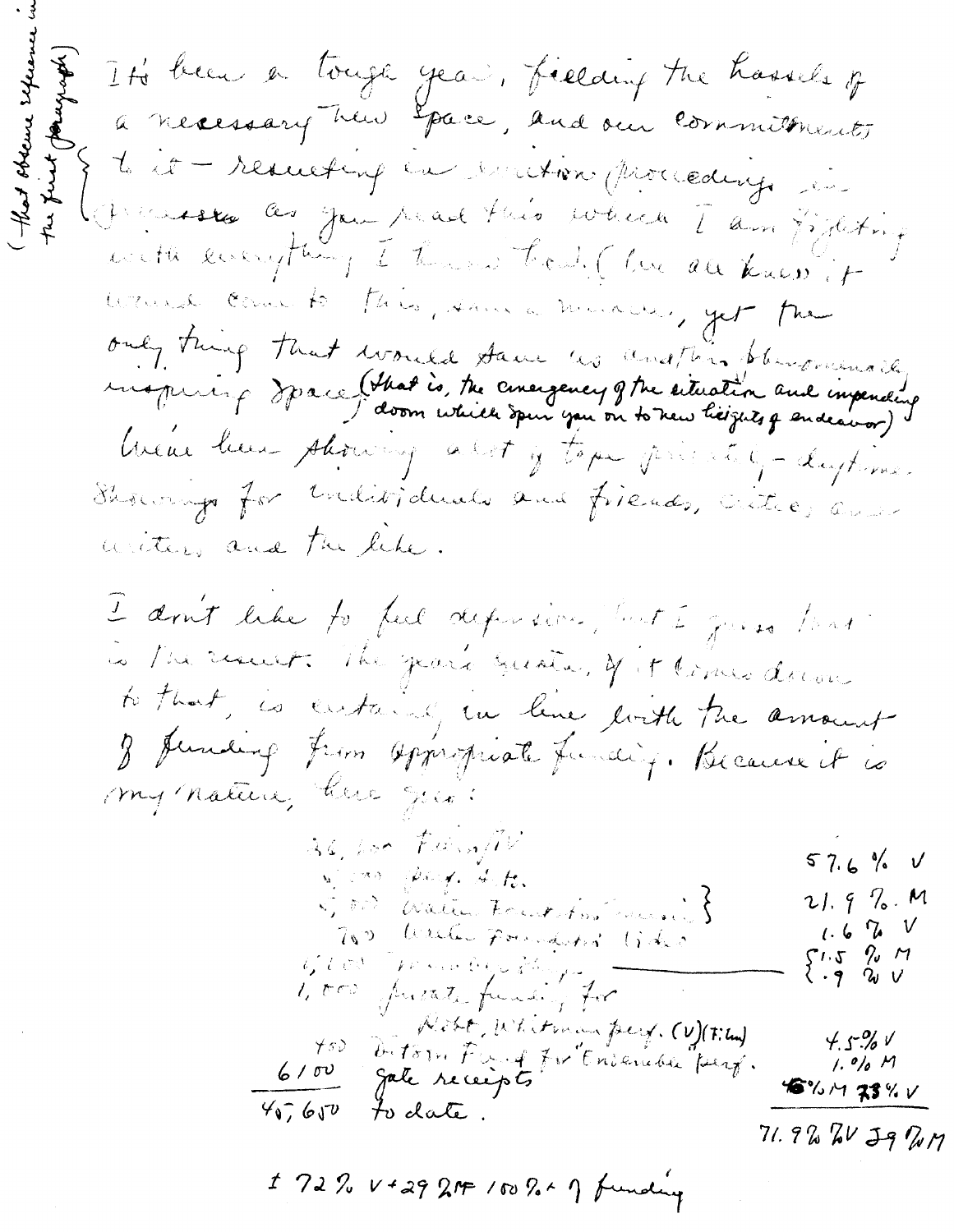

Juin 70-30 speit very much expressionates the time spent on the various performances une during this yearstelation to their fernding. These are rough and incomplete, luit tre point is, I'm tire of hearing complaints of our proportionate scheduling I video and music time that are based on a lach of tenandedge of who and what are the attention tag used to because we know and feel there is alot of other work out there which, I though of different type, needs to this year. The familiar homes aren't there, lust that is, in the end, the most important thang - present those who aren't known, or not lenow in this context. By the way, we'd like to show down of your hew work nort year- if we pues through this year leut puis liter start vertierp and let us know when you'd the to Show because next fear's Shedule